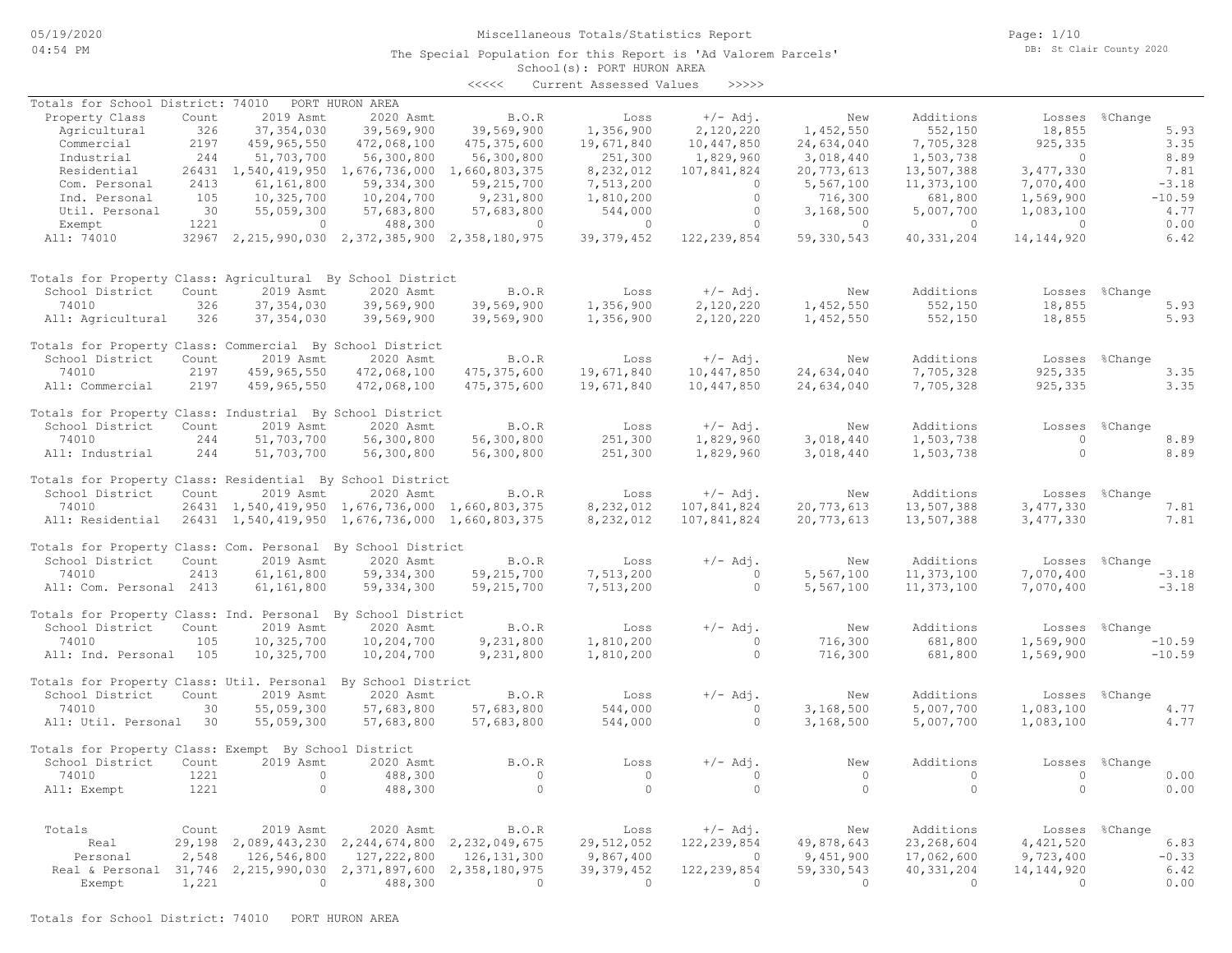### School(s): PORT HURON AREA The Special Population for this Report is 'Ad Valorem Parcels'

|       | SCHOOL (S). FORT HORON AREA       |       |
|-------|-----------------------------------|-------|
| くくくくく | S.E.V., Taxable and Capped Values | >>>>> |

|                                                                  |        |                     |                                                                                                                       |                  | $1000000$ and $00000$ $00000$ |                                                    |               |               |                                                                                                                                     |               |
|------------------------------------------------------------------|--------|---------------------|-----------------------------------------------------------------------------------------------------------------------|------------------|-------------------------------|----------------------------------------------------|---------------|---------------|-------------------------------------------------------------------------------------------------------------------------------------|---------------|
| Property Class                                                   | Count  | 2019 SEV            | Fin SEV                                                                                                               | 2020 SEV         | 2019 Tax                      | Fin Tax                                            | 2020 Tax      | BOR Tax       | 2020 Cap                                                                                                                            | 2020 MCAP     |
| Agricultural                                                     | 326    | 37, 354, 030        | 37, 354, 030                                                                                                          | 39,569,900       | 21,306,782                    | 21,306,782                                         | 21,984,183    | 21,984,183    | 22,005,911                                                                                                                          | 22,005,911    |
| Commercial                                                       | 2197   | 459,965,550         | 449, 914, 675                                                                                                         | 475, 375, 600    | 335, 111, 983                 | 330,626,726                                        | 341,487,910   | 344,883,900   | 339,604,265                                                                                                                         | 343, 554, 665 |
| Industrial                                                       | 244    | 51,703,700          | 51,703,700                                                                                                            | 56,300,800       | 43, 195, 143                  | 43, 195, 143                                       | 45,757,815    | 45, 757, 815  | 45, 535, 626                                                                                                                        | 45, 535, 626  |
| Residential                                                      |        | 26431 1,540,419,950 | 1,537,212,061                                                                                                         | 1,660,803,375    | 1,254,537,913                 | 1, 251, 880, 975 1, 316, 992, 180                  |               | 1,304,478,280 | 1,300,026,938                                                                                                                       | 1,289,150,308 |
| Com. Personal                                                    | 2413   | 61,161,800          | 60,230,985                                                                                                            | 59,215,700       | 61,161,800                    | 60,230,985                                         | 59, 334, 300  | 59, 215, 700  | 59, 334, 300                                                                                                                        | 59,215,700    |
| Ind. Personal                                                    | 105    | 10,325,700          | 10,325,700                                                                                                            | 9,231,800        | 10,325,700                    | 10,325,700                                         | 10,204,700    | 9,231,800     | 10,204,700                                                                                                                          | 9,231,800     |
| Util. Personal                                                   | 30     | 55,059,300          | 55,047,700                                                                                                            | 57,683,800       | 54,939,306                    | 54, 927, 706                                       | 57, 563, 507  | 57, 563, 507  | 57, 573, 773                                                                                                                        | 57, 573, 773  |
| Exempt                                                           | 1221   | $\circ$             | $\mathbf{0}$                                                                                                          | $\mathbf{0}$     | $\circ$                       | $\circ$                                            | 487,176       | 0             | 422,213                                                                                                                             | $\circ$       |
| All: 74010                                                       |        |                     |                                                                                                                       |                  |                               |                                                    |               |               | 32967 2,215,990,030 2,201,788,851 2,358,180,975 1,780,578,627 1,772,494,017 1,853,811,771 1,843,115,185 1,834,707,726 1,826,267,783 |               |
| Totals for Property Class: Agricultural By School District       |        |                     |                                                                                                                       |                  |                               |                                                    |               |               |                                                                                                                                     |               |
| School District                                                  | Count  | 2019 SEV            | Fin SEV                                                                                                               | 2020 SEV         | 2019 Tax                      | Fin Tax                                            | 2020 Tax      | BOR Tax       | 2020 Cap                                                                                                                            | 2020 MCAP     |
| 74010                                                            | 326    | 37, 354, 030        | 37, 354, 030                                                                                                          | 39,569,900       | 21,306,782                    | 21,306,782                                         | 21,984,183    | 21,984,183    | 22,005,911                                                                                                                          | 22,005,911    |
| All: Agricultural                                                | 326    | 37, 354, 030        | 37, 354, 030                                                                                                          | 39,569,900       | 21,306,782                    | 21,306,782                                         | 21,984,183    | 21,984,183    | 22,005,911                                                                                                                          | 22,005,911    |
| Totals for Property Class: Commercial By School District         |        |                     |                                                                                                                       |                  |                               |                                                    |               |               |                                                                                                                                     |               |
| School District                                                  | Count  | 2019 SEV            | Fin SEV                                                                                                               | 2020 SEV         | 2019 Tax                      | Fin Tax                                            | 2020 Tax      | BOR Tax       | 2020 Cap                                                                                                                            | 2020 MCAP     |
| 74010                                                            | 2197   | 459,965,550         | 449, 914, 675                                                                                                         | 475, 375, 600    | 335, 111, 983                 | 330,626,726                                        | 341, 487, 910 | 344,883,900   | 339,604,265                                                                                                                         | 343, 554, 665 |
| All: Commercial                                                  | 2197   | 459,965,550         | 449, 914, 675                                                                                                         | 475, 375, 600    | 335, 111, 983                 | 330,626,726                                        | 341, 487, 910 | 344,883,900   | 339,604,265                                                                                                                         | 343, 554, 665 |
| Totals for Property Class: Industrial By School District         |        |                     |                                                                                                                       |                  |                               |                                                    |               |               |                                                                                                                                     |               |
| School District                                                  | Count  | 2019 SEV            | Fin SEV                                                                                                               | 2020 SEV         | 2019 Tax                      | Fin Tax                                            | 2020 Tax      | BOR Tax       | 2020 Cap                                                                                                                            | 2020 MCAP     |
| 74010                                                            | 244    | 51,703,700          | 51,703,700                                                                                                            | 56,300,800       | 43, 195, 143                  | 43, 195, 143                                       | 45, 757, 815  | 45, 757, 815  | 45, 535, 626                                                                                                                        | 45, 535, 626  |
| All: Industrial                                                  | 244    | 51,703,700          | 51,703,700                                                                                                            | 56,300,800       | 43, 195, 143                  | 43, 195, 143                                       | 45, 757, 815  | 45, 757, 815  | 45, 535, 626                                                                                                                        | 45, 535, 626  |
| Totals for Property Class: Residential By School District        |        |                     |                                                                                                                       |                  |                               |                                                    |               |               |                                                                                                                                     |               |
| School District                                                  | Count  | 2019 SEV            | Fin SEV                                                                                                               | 2020 SEV         | 2019 Tax                      | Fin Tax                                            | 2020 Tax      | BOR Tax       | 2020 Cap                                                                                                                            | 2020 MCAP     |
| 74010                                                            |        |                     | 26431 1,540,419,950 1,537,212,061 1,660,803,375                                                                       |                  |                               | 1, 254, 537, 913 1, 251, 880, 975 1, 316, 992, 180 |               | 1,304,478,280 | 1,300,026,938                                                                                                                       | 1,289,150,308 |
| All: Residential                                                 |        |                     | 26431 1,540,419,950 1,537,212,061 1,660,803,375 1,254,537,913 1,251,880,975 1,316,992,180 1,304,478,280 1,300,026,938 |                  |                               |                                                    |               |               |                                                                                                                                     | 1,289,150,308 |
| Totals for Property Class: Com. Personal By School District      |        |                     |                                                                                                                       |                  |                               |                                                    |               |               |                                                                                                                                     |               |
| School District                                                  | Count  | 2019 SEV            | Fin SEV                                                                                                               | 2020 SEV         | 2019 Tax                      | Fin Tax                                            | 2020 Tax      | BOR Tax       | 2020 Cap                                                                                                                            | 2020 MCAP     |
| 74010                                                            | 2413   | 61,161,800          | 60,230,985                                                                                                            | 59, 215, 700     | 61,161,800                    | 60,230,985                                         | 59, 334, 300  | 59, 215, 700  | 59, 334, 300                                                                                                                        | 59,215,700    |
| All: Com. Personal 2413                                          |        | 61,161,800          | 60,230,985                                                                                                            | 59,215,700       | 61,161,800                    | 60,230,985                                         | 59, 334, 300  | 59,215,700    | 59, 334, 300                                                                                                                        | 59,215,700    |
| Totals for Property Class: Ind. Personal By School District      |        |                     |                                                                                                                       |                  |                               |                                                    |               |               |                                                                                                                                     |               |
| School District                                                  | Count  | 2019 SEV            | Fin SEV                                                                                                               | 2020 SEV         | 2019 Tax                      | Fin Tax                                            | 2020 Tax      | BOR Tax       | 2020 Cap                                                                                                                            | 2020 MCAP     |
| 74010                                                            | 105    | 10,325,700          | 10,325,700                                                                                                            | 9,231,800        | 10,325,700                    | 10,325,700                                         | 10,204,700    | 9,231,800     | 10,204,700                                                                                                                          | 9,231,800     |
| All: Ind. Personal                                               | 105    | 10,325,700          | 10,325,700                                                                                                            | 9,231,800        | 10,325,700                    | 10,325,700                                         | 10,204,700    | 9,231,800     | 10,204,700                                                                                                                          | 9,231,800     |
| Totals for Property Class: Util. Personal By School District     |        |                     |                                                                                                                       |                  |                               |                                                    |               |               |                                                                                                                                     |               |
| School District                                                  | Count  | 2019 SEV            | Fin SEV                                                                                                               | 2020 SEV         | 2019 Tax                      | Fin Tax                                            | 2020 Tax      | BOR Tax       | 2020 Cap                                                                                                                            | 2020 MCAP     |
| 74010                                                            | 30     | 55,059,300          | 55,047,700                                                                                                            | 57,683,800       | 54,939,306                    | 54, 927, 706                                       | 57, 563, 507  | 57, 563, 507  | 57, 573, 773                                                                                                                        | 57, 573, 773  |
| All: Util. Personal                                              | 30     | 55,059,300          | 55,047,700                                                                                                            | 57,683,800       | 54,939,306                    | 54, 927, 706                                       | 57, 563, 507  | 57, 563, 507  | 57, 573, 773                                                                                                                        | 57, 573, 773  |
| Totals for Property Class: Exempt By School District             |        |                     |                                                                                                                       |                  |                               |                                                    |               |               |                                                                                                                                     |               |
| School District                                                  | Count  | 2019 SEV            | Fin SEV                                                                                                               | 2020 SEV         | 2019 Tax                      | Fin Tax                                            | 2020 Tax      | BOR Tax       | 2020 Cap                                                                                                                            | 2020 MCAP     |
| 74010                                                            | 1221   | $\circ$             | $\circ$                                                                                                               | $\circ$          | $\circ$                       | $\circ$                                            | 487,176       | $\circ$       | 422,213                                                                                                                             | $\circ$       |
| All: Exempt                                                      | 1221   | $\circ$             | $\circ$                                                                                                               | $\overline{0}$   | $\circ$                       | $\circ$                                            | 487,176       | $\circ$       | 422,213                                                                                                                             | $\circ$       |
| Totals                                                           | Count  | 2019 SEV            | Fin SEV                                                                                                               | 2020 SEV         | 2019 Tax                      | Fin Tax                                            | 2020 Tax      | BOR Tax       | 2020 Cap                                                                                                                            | 2020 MCAP     |
| Real                                                             | 29,198 | 2,089,443,230       | 2,076,184,466                                                                                                         | 2, 232, 049, 675 |                               | 1,654,151,821 1,647,009,626                        | 1,726,222,088 | 1,717,104,178 | 1,707,172,740                                                                                                                       | 1,700,246,510 |
| Personal                                                         | 2,548  | 126,546,800         | 125,604,385                                                                                                           | 126, 131, 300    | 126,426,806                   | 125, 484, 391                                      | 127, 102, 507 | 126,011,007   | 127, 112, 773                                                                                                                       | 126,021,273   |
| Real & Personal 31,746 2,215,990,030 2,201,788,851 2,358,180,975 |        |                     |                                                                                                                       |                  |                               | 1,780,578,627 1,772,494,017                        | 1,853,324,595 | 1,843,115,185 | 1,834,285,513                                                                                                                       | 1,826,267,783 |
| Exempt                                                           | 1,221  | $\Omega$            | $\Omega$                                                                                                              | $\Omega$         | $\overline{0}$                | $\Omega$                                           | 487,176       | $\circ$       | 422,213                                                                                                                             | $\circ$       |
|                                                                  |        |                     |                                                                                                                       |                  |                               |                                                    |               |               |                                                                                                                                     |               |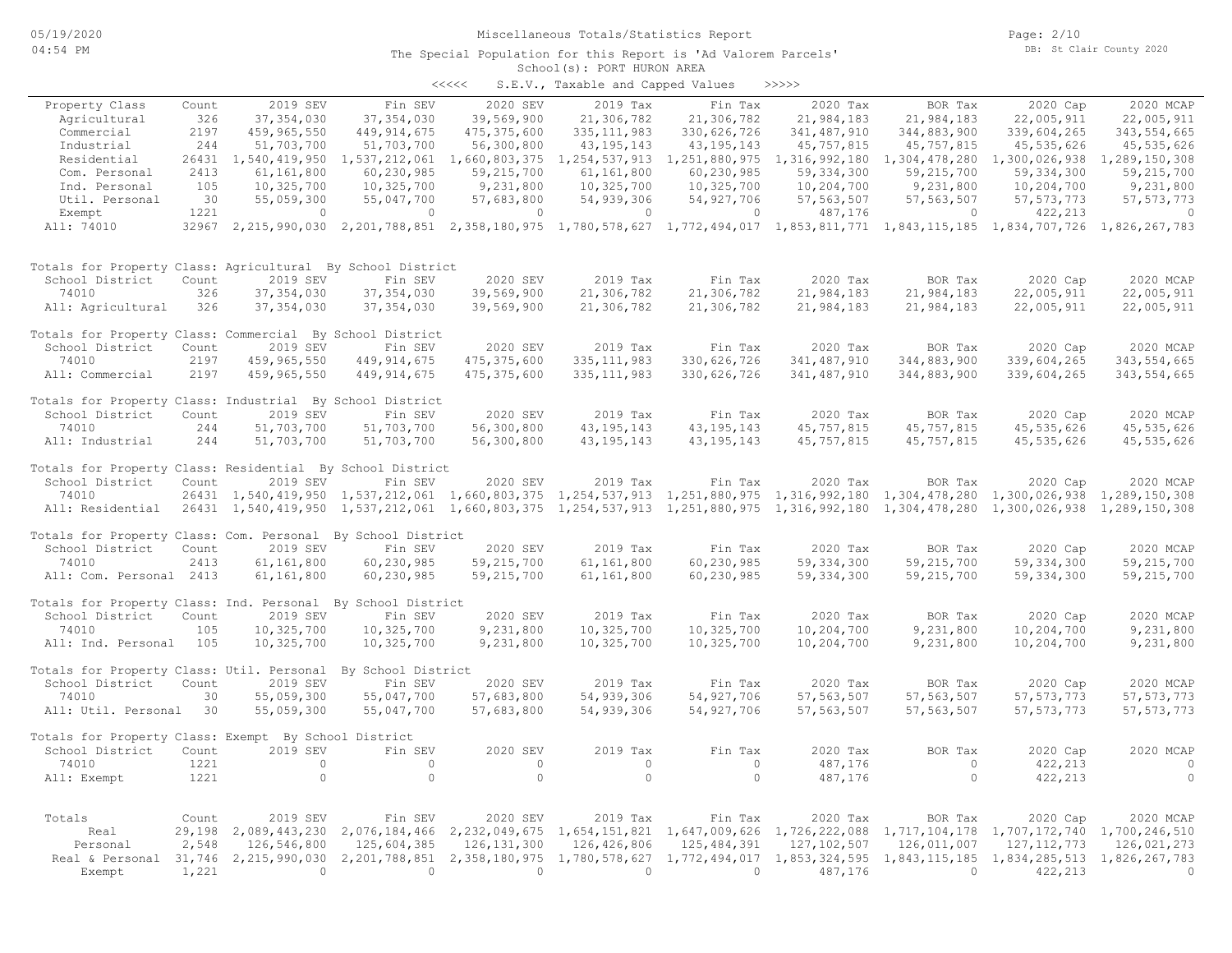# Miscellaneous Totals/Statistics Report

Page: 3/10 DB: St Clair County 2020

### School(s): PORT HURON AREA The Special Population for this Report is 'Ad Valorem Parcels'

<<<<< PRE/MBT Percentage Times S.E.V. >>>>>

| Totals for School District: 74010                            |                |                        | PORT HURON AREA |                                |               |                                |             |                                |                |
|--------------------------------------------------------------|----------------|------------------------|-----------------|--------------------------------|---------------|--------------------------------|-------------|--------------------------------|----------------|
| Property Class                                               | Count          | 2019 ORIG              | 2019 ORIG       | Final PRE                      | Final         | W/O Winter                     | W/O Winter  | 2020 ORIG                      | 2020 ORIG      |
|                                                              |                | PRE                    | Non-PRE         |                                | Non-PRE       | PRE                            | Non-PRE     | PRE                            | Non-PRE        |
| Agricultural                                                 | 326            | 36,630,755             | 723,275         | 36,757,655                     | 596,375       | 36,757,655                     | 596,375     | 39,003,814                     | 566,086        |
| Commercial                                                   | 42             | 3,002,887              | 456,962,663     | 2,888,687                      | 447,025,988   | 2,888,687                      | 447,025,988 | 2,946,137                      | 472, 429, 463  |
| Industrial                                                   | $\circ$        | $\circ$                | 51,703,700      | $\circ$                        | 51,703,700    | $\overline{0}$                 | 51,703,700  | $\overline{0}$                 | 56,300,800     |
| Residential                                                  |                | 19057 1, 274, 997, 231 |                 | 265, 422, 719 1, 276, 232, 915 | 260, 979, 146 | 1,275,170,915                  |             | 262, 041, 146 1, 379, 273, 855 | 281,529,520    |
| Com. Personal                                                | 2413           | 61,161,800             | $\circ$         | 60,230,985                     | $\circ$       | 60,230,985                     | 0           | 59,215,700                     | $\circ$        |
| Ind. Personal                                                | 105            | 10,325,700             | $\circ$         | 10,325,700                     | $\circ$       | 10,325,700                     | $\circ$     | 9,231,800                      | $\Omega$       |
| Util. Personal                                               | $\overline{0}$ | $\circ$                | 55,059,300      | $\circ$                        | 55,047,700    | $\circ$                        | 55,047,700  | $\overline{0}$                 | 57,683,800     |
| Exempt                                                       | 3              | $\circ$                | $\circ$         | $\circ$                        | $\circ$       | $\circ$                        | $\circ$     | $\Omega$                       | $\Omega$       |
| All: 74010                                                   |                | 21,946 1,386,118,373   |                 | 829,871,657 1,386,435,942      |               | 815, 352, 909 1, 385, 373, 942 |             | 816, 414, 909 1, 489, 671, 306 | 868,509,669    |
| Totals for Property Class: Agricultural By School District   |                |                        |                 |                                |               |                                |             |                                |                |
| School District                                              | Count          | 2019 ORIG              | 2019 ORIG       | Final PRE                      | Final         | W/O Winter                     | W/O Winter  | 2020 ORIG                      | 2020 ORIG      |
|                                                              |                | PRE                    | Non-PRE         |                                | Non-PRE       | PRE                            | Non-PRE     | PRE                            | Non-PRE        |
| 74010                                                        | 326            | 36,630,755             | 723,275         | 36,757,655                     | 596,375       | 36,757,655                     | 596,375     | 39,003,814                     | 566,086        |
| All: Agricultural                                            | 326            | 36,630,755             | 723,275         | 36,757,655                     | 596,375       | 36,757,655                     | 596,375     | 39,003,814                     | 566,086        |
| Totals for Property Class: Commercial By School District     |                |                        |                 |                                |               |                                |             |                                |                |
| School District                                              | Count          | 2019 ORIG              | 2019 ORIG       | Final PRE                      | Final         | W/O Winter                     | W/O Winter  | 2020 ORIG                      | 2020 ORIG      |
|                                                              |                | PRE                    | Non-PRE         |                                | Non-PRE       | PRE                            | Non-PRE     | PRE                            | Non-PRE        |
| 74010                                                        | 42             | 3,002,887              | 456,962,663     | 2,888,687                      | 447,025,988   | 2,888,687                      | 447,025,988 | 2,946,137                      | 472, 429, 463  |
| All: Commercial                                              | 42             | 3,002,887              | 456,962,663     | 2,888,687                      | 447,025,988   | 2,888,687                      | 447,025,988 | 2,946,137                      | 472, 429, 463  |
| Totals for Property Class: Industrial By School District     |                |                        |                 |                                |               |                                |             |                                |                |
| School District                                              | Count          | 2019 ORIG              | 2019 ORIG       | Final PRE                      | Final         | W/O Winter                     | W/O Winter  | 2020 ORIG                      | 2020 ORIG      |
|                                                              |                | PRE                    | Non-PRE         |                                | Non-PRE       | PRE                            | Non-PRE     | PRE                            | Non-PRE        |
| 74010                                                        | $\circ$        | $\circ$                | 51,703,700      | $\circ$                        | 51,703,700    | $\overline{0}$                 | 51,703,700  | $\overline{0}$                 | 56,300,800     |
| All: Industrial                                              | $\circ$        | $\circ$                | 51,703,700      | $\circ$                        | 51,703,700    | $\overline{0}$                 | 51,703,700  | $\circ$                        | 56,300,800     |
|                                                              |                |                        |                 |                                |               |                                |             |                                |                |
| Totals for Property Class: Residential By School District    |                |                        |                 |                                |               |                                |             |                                |                |
| School District                                              | Count          | 2019 ORIG              | 2019 ORIG       | Final PRE                      | Final         | W/O Winter                     | W/O Winter  | 2020 ORIG                      | 2020 ORIG      |
|                                                              |                | PRE                    | Non-PRE         |                                | Non-PRE       | <b>PRE</b>                     | Non-PRE     | PRE                            | Non-PRE        |
| 74010                                                        |                | 19057 1,274,997,231    |                 | 265, 422, 719 1, 276, 232, 915 |               | 260, 979, 146 1, 275, 170, 915 |             | 262,041,146 1,379,273,855      | 281,529,520    |
| All: Residential                                             |                | 19057 1,274,997,231    |                 | 265, 422, 719 1, 276, 232, 915 |               | 260, 979, 146 1, 275, 170, 915 |             | 262,041,146 1,379,273,855      | 281,529,520    |
|                                                              |                |                        |                 |                                |               |                                |             |                                |                |
| Totals for Property Class: Com. Personal By School District  |                |                        |                 |                                |               |                                |             |                                |                |
| School District                                              | Count          | 2019 ORIG              | 2019 ORIG       | Final PRE                      | Final         | W/O Winter                     | W/O Winter  | 2020 ORIG                      | 2020 ORIG      |
|                                                              |                | PRE                    | Non-PRE         |                                | Non-PRE       | PRE                            | Non-PRE     | PRE                            | Non-PRE        |
| 74010                                                        | 2413           | 61,161,800             | $\circ$         | 60,230,985                     | $\circ$       | 60,230,985                     | $\circ$     | 59, 215, 700                   | $\overline{0}$ |
| All: Com. Personal 2413                                      |                | 61,161,800             | $\circ$         | 60, 230, 985                   | $\bigcirc$    | 60,230,985                     | $\circ$     | 59,215,700                     | $\circ$        |
| Totals for Property Class: Ind. Personal By School District  |                |                        |                 |                                |               |                                |             |                                |                |
| School District                                              | Count          | 2019 ORIG              | 2019 ORIG       | Final PRE                      | Final         | W/O Winter                     | W/O Winter  | 2020 ORIG                      | 2020 ORIG      |
|                                                              |                | PRE                    | Non-PRE         |                                | Non-PRE       | PRE                            | Non-PRE     | PRE                            | Non-PRE        |
| 74010                                                        | 105            | 10,325,700             | $\circ$         | 10,325,700                     | $\circ$       | 10,325,700                     | $\circ$     | 9,231,800                      | $\circ$        |
| All: Ind. Personal                                           | 105            | 10,325,700             | $\circ$         | 10,325,700                     | $\circ$       | 10,325,700                     | $\circ$     | 9,231,800                      | $\circ$        |
|                                                              |                |                        |                 |                                |               |                                |             |                                |                |
| Totals for Property Class: Util. Personal By School District |                |                        |                 |                                |               |                                |             |                                |                |
| School District Count 2019 ORIG 2019 ORIG                    |                |                        |                 | Final PRE                      | Final         | W/O Winter                     | W/O Winter  | 2020 ORIG                      | 2020 ORIG      |
|                                                              |                | PRE                    | Non-PRE         |                                | Non-PRE       | PRE                            | Non-PRE     | PRE                            | Non-PRE        |
| 74010                                                        | 0              | $\circ$                | 55,059,300      | $\circ$                        | 55,047,700    | $\circ$                        | 55,047,700  | $\circ$                        | 57,683,800     |
| All: Util. Personal                                          | 0              | $\circ$                | 55,059,300      | $\circ$                        | 55,047,700    | $\circ$                        | 55,047,700  | $\circ$                        | 57,683,800     |
|                                                              |                |                        |                 |                                |               |                                |             |                                |                |
| Totals for Property Class: Exempt By School District         |                |                        |                 |                                |               |                                |             |                                |                |
| School District                                              | Count          | 2019 ORIG              | 2019 ORIG       | Final PRE                      | Final         | W/O Winter                     | W/O Winter  | 2020 ORIG                      | 2020 ORIG      |
|                                                              |                | PRE                    | Non-PRE         |                                | Non-PRE       | PRE                            | Non-PRE     | PRE                            | Non-PRE        |
| 74010                                                        | 3              | $\circ$                | 0               | $\circ$                        | $\circ$       | $\circ$                        | $\circ$     | $\circ$                        | $\circ$        |
| All: Exempt                                                  | 3              | $\mathbb O$            | $\circ$         | $\mathbb O$                    | $\mathbb O$   | $\circ$                        | $\mathbb O$ | $\mathbb O$                    | $\circ$        |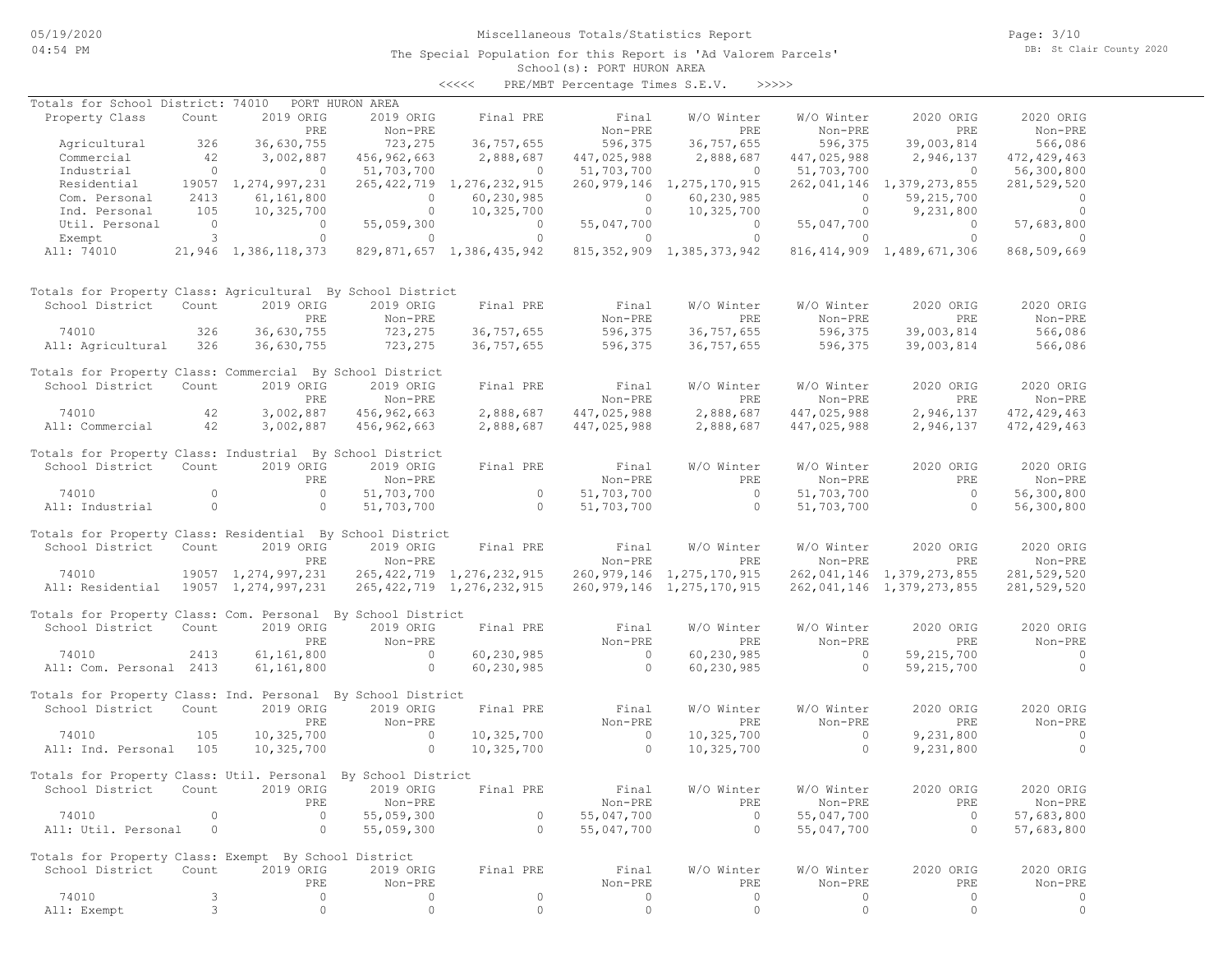05/19/2020 04:54 PM

Miscellaneous Totals/Statistics Report

Page: 4/10 DB: St Clair County 2020

### School(s): PORT HURON AREA The Special Population for this Report is 'Ad Valorem Parcels'

<<<<< PRE/MBT Percentage Times S.E.V. >>>>>

| Totals          | Count  | 2019 ORIG            | 2019 ORIG   | Final PRE     | Final       | W/O Winter    | W/O Winter    | 2020 ORIG     | 2020 ORIG   |
|-----------------|--------|----------------------|-------------|---------------|-------------|---------------|---------------|---------------|-------------|
|                 |        | PRE                  | Non-PRE     |               | Non-PRE     | PRE           | Non-PRE       | PRE           | Non-PRE     |
| Real            |        | 19,425 1,314,630,873 | 774,812,357 | 1,315,879,257 | 760,305,209 | 1,314,817,257 | 761,367,209   | 1,421,223,806 | 810,825,869 |
| Personal        | 2,518  | 71,487,500           | 55,059,300  | 70,556,685    | 55,047,700  | 70,556,685    | 55,047,700    | 68,447,500    | 57,683,800  |
| Real & Personal | 21,943 | 1,386,118,373        | 829,871,657 | 1,386,435,942 | 815,352,909 | 1,385,373,942 | 816, 414, 909 | 1,489,671,306 | 868,509,669 |
| Exempt          |        |                      |             |               |             |               |               |               |             |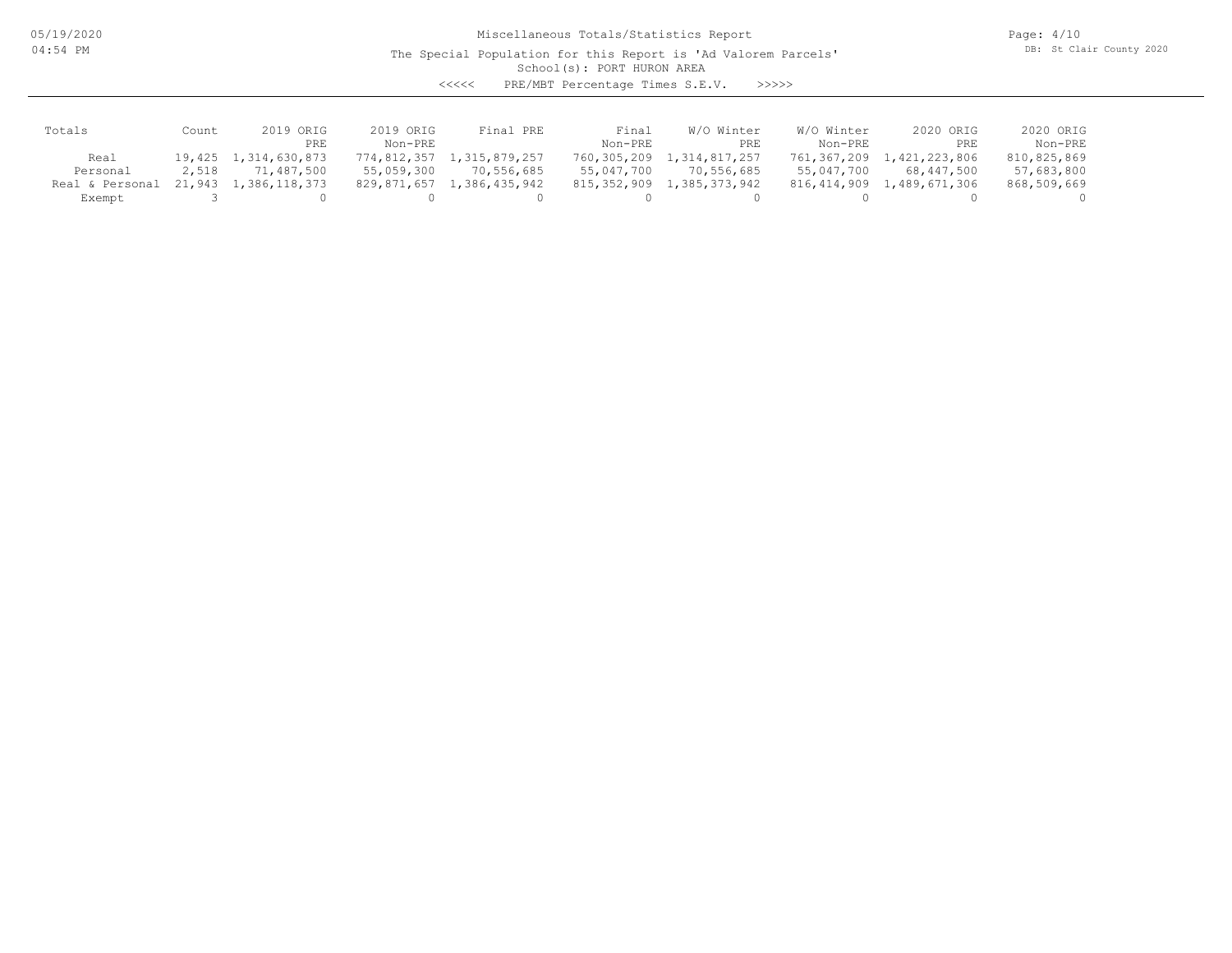# Miscellaneous Totals/Statistics Report

Page: 5/10 DB: St Clair County 2020

### School(s): PORT HURON AREA The Special Population for this Report is 'Ad Valorem Parcels'

<<<<< PRE/MBT Percentage Times Taxable >>>>>

| Totals for School District: 74010                            |                                       |                     | PORT HURON AREA |                                               |                |                                |                       |                                                     |               |
|--------------------------------------------------------------|---------------------------------------|---------------------|-----------------|-----------------------------------------------|----------------|--------------------------------|-----------------------|-----------------------------------------------------|---------------|
| Property Class                                               | Count                                 | 2019 ORIG           | 2019 ORIG       | Final PRE                                     | Final          | W/O Winter                     | W/O Winter            | 2020 ORIG                                           | 2020 ORIG     |
|                                                              |                                       | PRE                 | Non-PRE         |                                               | Non-PRE        | PRE                            | Non-PRE               | PRE                                                 | Non-PRE       |
| Agricultural                                                 | 326                                   | 20,890,178          | 416,604         | 20,965,349                                    | 341,433        | 20,965,349                     | 341,433               | 21,629,392                                          | 354,791       |
| Commercial                                                   | 42                                    | 2,143,980           | 332,968,003     | 2,113,450                                     | 328, 513, 276  | 2, 113, 450                    | 328, 513, 276         | 2,090,583                                           | 342,793,317   |
| Industrial                                                   | $\overline{0}$                        | $\overline{0}$      | 43,195,143      | $\overline{0}$                                | 43, 195, 143   | $\overline{0}$                 | 43,195,143            | $\overline{0}$                                      | 45,757,815    |
| Residential                                                  |                                       | 19057 1,041,500,289 |                 | 213,037,624 1,042,932,513                     |                | 208,948,462 1,041,997,634      |                       | 209, 883, 341 1, 089, 526, 132                      | 214,952,148   |
| Com. Personal                                                | 2413                                  | 61,161,800          | $\circ$         | 60,230,985                                    | $\overline{0}$ | 60,230,985                     | $\circ$               | 59,215,700                                          | $\circ$       |
| Ind. Personal                                                | 105                                   | 10,325,700          | $\circ$         | 10,325,700                                    | $\overline{0}$ | 10,325,700                     | $\circ$               | 9,231,800                                           | $\circ$       |
| Util. Personal                                               |                                       | $\overline{0}$      | 54,939,306      | $\overline{0}$                                | 54,927,706     | $\sim$ 0 $\sim$ 0              | 54,927,706            | $\overline{0}$                                      | 57, 563, 507  |
| Exempt                                                       | $\begin{array}{c} 0 \\ 3 \end{array}$ | $\circ$             | $\circ$         | $\Omega$                                      | $\circ$        | $\overline{0}$                 | $\circ$               | $\overline{0}$                                      | $\Omega$      |
| All: 74010                                                   |                                       |                     |                 | 21946 1,136,021,947 644,556,680 1,136,567,997 |                |                                |                       | 635,926,020 1,135,633,118 636,860,899 1,181,693,607 | 661, 421, 578 |
|                                                              |                                       |                     |                 |                                               |                |                                |                       |                                                     |               |
| Totals for Property Class: Agricultural By School District   |                                       |                     |                 |                                               |                |                                |                       |                                                     |               |
| School District                                              | Count                                 | 2019 ORIG           | 2019 ORIG       | Final PRE                                     | Final          | W/O Winter                     | W/O Winter            | 2020 ORIG                                           | 2020 ORIG     |
|                                                              |                                       | PRE                 | Non-PRE         |                                               | Non-PRE        | PRE                            | Non-PRE               | PRE                                                 | Non-PRE       |
| 74010                                                        | 326                                   | 20,890,178          | 416,604         | 20,965,349                                    | 341,433        | 20,965,349                     | 341,433               | 21,629,392                                          | 354,791       |
| All: Agricultural                                            | 326                                   | 20,890,178          | 416,604         | 20,965,349                                    | 341,433        | 20,965,349                     | 341,433               | 21,629,392                                          | 354,791       |
| Totals for Property Class: Commercial By School District     |                                       |                     |                 |                                               |                |                                |                       |                                                     |               |
| School District                                              | Count                                 | 2019 ORIG           | 2019 ORIG       | Final PRE                                     | Final          | W/O Winter                     | W/O Winter            | 2020 ORIG                                           | 2020 ORIG     |
|                                                              |                                       | PRE                 | Non-PRE         |                                               | Non-PRE        | PRE                            | Non-PRE               | PRE                                                 | Non-PRE       |
| 74010                                                        | 42                                    | 2,143,980           | 332,968,003     | 2,113,450                                     | 328, 513, 276  | 2, 113, 450                    | 328, 513, 276         | 2,090,583                                           | 342,793,317   |
| All: Commercial                                              | 42                                    | 2,143,980           | 332,968,003     | 2,113,450                                     | 328, 513, 276  | 2, 113, 450                    | 328, 513, 276         | 2,090,583                                           | 342,793,317   |
|                                                              |                                       |                     |                 |                                               |                |                                |                       |                                                     |               |
| Totals for Property Class: Industrial By School District     |                                       |                     |                 |                                               |                |                                |                       |                                                     |               |
| School District                                              | Count                                 | 2019 ORIG           | 2019 ORIG       | Final PRE                                     | Final          | W/O Winter                     | W/O Winter            | 2020 ORIG                                           | 2020 ORIG     |
|                                                              |                                       | PRE                 | Non-PRE         |                                               | Non-PRE        | PRE                            | Non-PRE               | PRE                                                 | Non-PRE       |
| 74010                                                        | $\circ$                               | $\overline{0}$      | 43, 195, 143    | $\overline{0}$                                | 43,195,143     | $\sim$ 0                       | 43, 195, 143          | $\overline{0}$                                      | 45,757,815    |
| All: Industrial                                              | $\circ$                               | $\overline{0}$      | 43, 195, 143    | $\sim$ 0                                      | 43,195,143     | $\sim$ 0 $\sim$ 0              | 43, 195, 143          | $\sim$ 0                                            | 45,757,815    |
|                                                              |                                       |                     |                 |                                               |                |                                |                       |                                                     |               |
| Totals for Property Class: Residential By School District    |                                       |                     |                 |                                               |                |                                |                       |                                                     |               |
| School District                                              | Count                                 | 2019 ORIG           | 2019 ORIG       | Final PRE                                     | Final          | W/O Winter                     | W/O Winter            | 2020 ORIG                                           | 2020 ORIG     |
|                                                              |                                       | PRE                 | Non-PRE         |                                               | Non-PRE        | PRE                            | Non-PRE               | PRE                                                 | Non-PRE       |
| 74010                                                        |                                       | 19057 1,041,500,289 |                 | 213,037,624 1,042,932,513                     |                | 208, 948, 462 1, 041, 997, 634 |                       | 209,883,341 1,089,526,132                           | 214, 952, 148 |
| All: Residential 19057 1,041,500,289                         |                                       |                     |                 | 213,037,624 1,042,932,513                     |                | 208,948,462 1,041,997,634      |                       | 209,883,341 1,089,526,132                           | 214,952,148   |
|                                                              |                                       |                     |                 |                                               |                |                                |                       |                                                     |               |
| Totals for Property Class: Com. Personal By School District  |                                       |                     |                 |                                               |                |                                |                       |                                                     |               |
| School District                                              | Count                                 | 2019 ORIG           | 2019 ORIG       | Final PRE                                     | Final          | W/O Winter                     | W/O Winter            | 2020 ORIG                                           | 2020 ORIG     |
|                                                              |                                       | PRE                 | Non-PRE         |                                               | Non-PRE        | PRE                            | Non-PRE               | PRE                                                 | Non-PRE       |
| 74010                                                        | 2413                                  | 61,161,800          | $\sim$ 0        | 60,230,985                                    | $\sim$ 0       | 60,230,985                     | $\sim$ 0              | 59, 215, 700                                        | $\sim$ 0      |
| All: Com. Personal 2413                                      |                                       | 61, 161, 800        | $\circ$         | 60, 230, 985                                  | $\bigcirc$     | 60, 230, 985                   | $\circ$               | 59, 215, 700                                        | $\Omega$      |
| Totals for Property Class: Ind. Personal By School District  |                                       |                     |                 |                                               |                |                                |                       |                                                     |               |
| School District                                              | Count                                 | 2019 ORIG           | 2019 ORIG       | Final PRE                                     | Final          | W/O Winter                     | W/O Winter            | 2020 ORIG                                           | 2020 ORIG     |
|                                                              |                                       |                     |                 |                                               | Non-PRE        |                                | Non-PRE               |                                                     | Non-PRE       |
|                                                              |                                       | PRE                 | Non-PRE         |                                               |                | PRE                            |                       | PRE                                                 |               |
| 74010                                                        | 105                                   | 10,325,700          | $\sim$ 0        | 10,325,700                                    | $\sim$ 0       | 10,325,700                     | $\sim$ 0              | 9,231,800                                           | $\sim$ 0      |
| All: Ind. Personal 105                                       |                                       | 10,325,700          | $\overline{0}$  | 10,325,700                                    | $\overline{0}$ | 10,325,700                     | $\overline{0}$        | 9,231,800                                           | $\circ$       |
| Totals for Property Class: Util. Personal By School District |                                       |                     |                 |                                               |                |                                |                       |                                                     |               |
| School District Count 2019 ORIG 2019 ORIG                    |                                       |                     |                 | Final PRE                                     |                | W/O Winter                     |                       |                                                     | 2020 ORIG     |
|                                                              |                                       | PRE                 | Non-PRE         |                                               | Final          | PRE                            | W/O Winter<br>Non-PRE | 2020 ORIG<br>PRE                                    |               |
|                                                              |                                       |                     |                 |                                               | Non-PRE        |                                |                       |                                                     | Non-PRE       |
| 74010                                                        | $\mathbf 0$                           | $\circ$             | 54,939,306      | 0                                             | 54, 927, 706   | $\circ$                        | 54, 927, 706          | $\circ$                                             | 57, 563, 507  |
| All: Util. Personal                                          | 0                                     | $\circ$             | 54,939,306      | $\circ$                                       | 54, 927, 706   | $\circ$                        | 54, 927, 706          | $\circ$                                             | 57, 563, 507  |
| Totals for Property Class: Exempt By School District         |                                       |                     |                 |                                               |                |                                |                       |                                                     |               |
| School District                                              | Count                                 | 2019 ORIG           | 2019 ORIG       | Final PRE                                     | Final          | W/O Winter                     | W/O Winter            | 2020 ORIG                                           | 2020 ORIG     |
|                                                              |                                       | PRE                 | Non-PRE         |                                               | Non-PRE        | PRE                            | Non-PRE               | PRE                                                 | Non-PRE       |
| 74010                                                        | 3                                     | $\circ$             | $\circ$         | $\circ$                                       | $\circ$        | $\circ$                        | 0                     | $\circ$                                             | $\circ$       |
| All: Exempt                                                  | $\mathfrak{Z}$                        | $\circ$             | $\circ$         | $\circ$                                       | $\mathbb O$    | $\circ$                        | $\circ$               | $\circ$                                             | $\circ$       |
|                                                              |                                       |                     |                 |                                               |                |                                |                       |                                                     |               |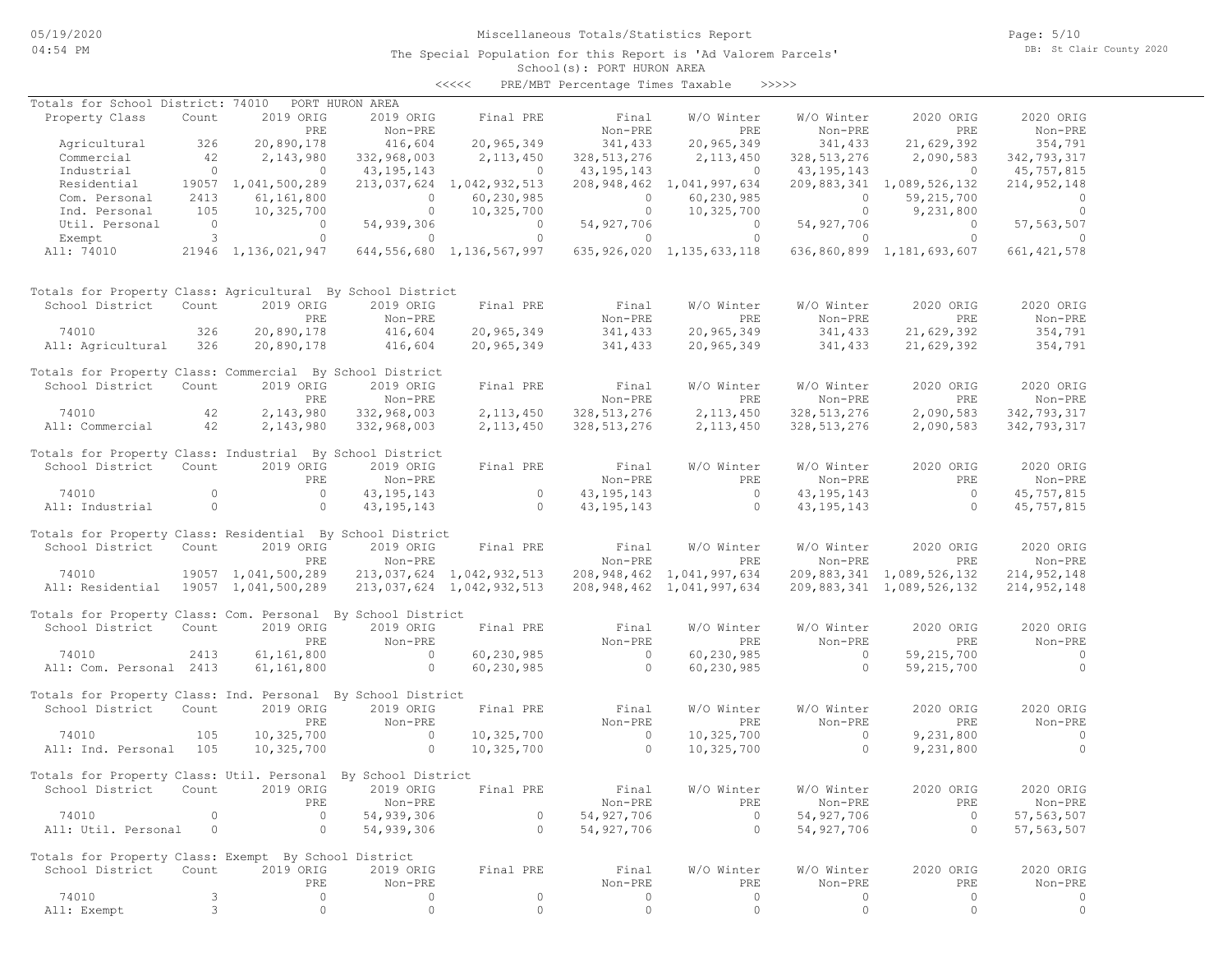05/19/2020 04:54 PM

Miscellaneous Totals/Statistics Report

Page: 6/10 DB: St Clair County 2020

## School(s): PORT HURON AREA The Special Population for this Report is 'Ad Valorem Parcels'

<<<<< PRE/MBT Percentage Times Taxable >>>>>

| Totals          | Count    | ORIG<br>2019  | 2019 ORIG   | Final PRE     | Final       | W/O Winter       | W/O Winter  | 2020 ORIG        | 2020 ORIG   |
|-----------------|----------|---------------|-------------|---------------|-------------|------------------|-------------|------------------|-------------|
|                 |          | PRE           | $Non-PRF$   |               | Non-PRE     | PRE              | Non-PRE     | PRE              | Non-PRE     |
| Real            | 19,425 1 | 1,064,534,447 | 589,617,374 | 1,066,011,312 | 580,998,314 | 1,065,076,433    | 581,933,193 | 1, 113, 246, 107 | 603,858,071 |
| Personal        | 2,518    | 71,487,500    | 54,939,306  | 70,556,685    | 54,927,706  | 70,556,685       | 54,927,706  | 68,447,500       | 57,563,507  |
| Real & Personal | 21,943   | 1,136,021,947 | 644,556,680 | 1,136,567,997 | 635,926,020 | 1, 135, 633, 118 | 636,860,899 | 1,181,693,607    | 661,421,578 |
| Exempt          |          |               |             |               |             |                  |             |                  |             |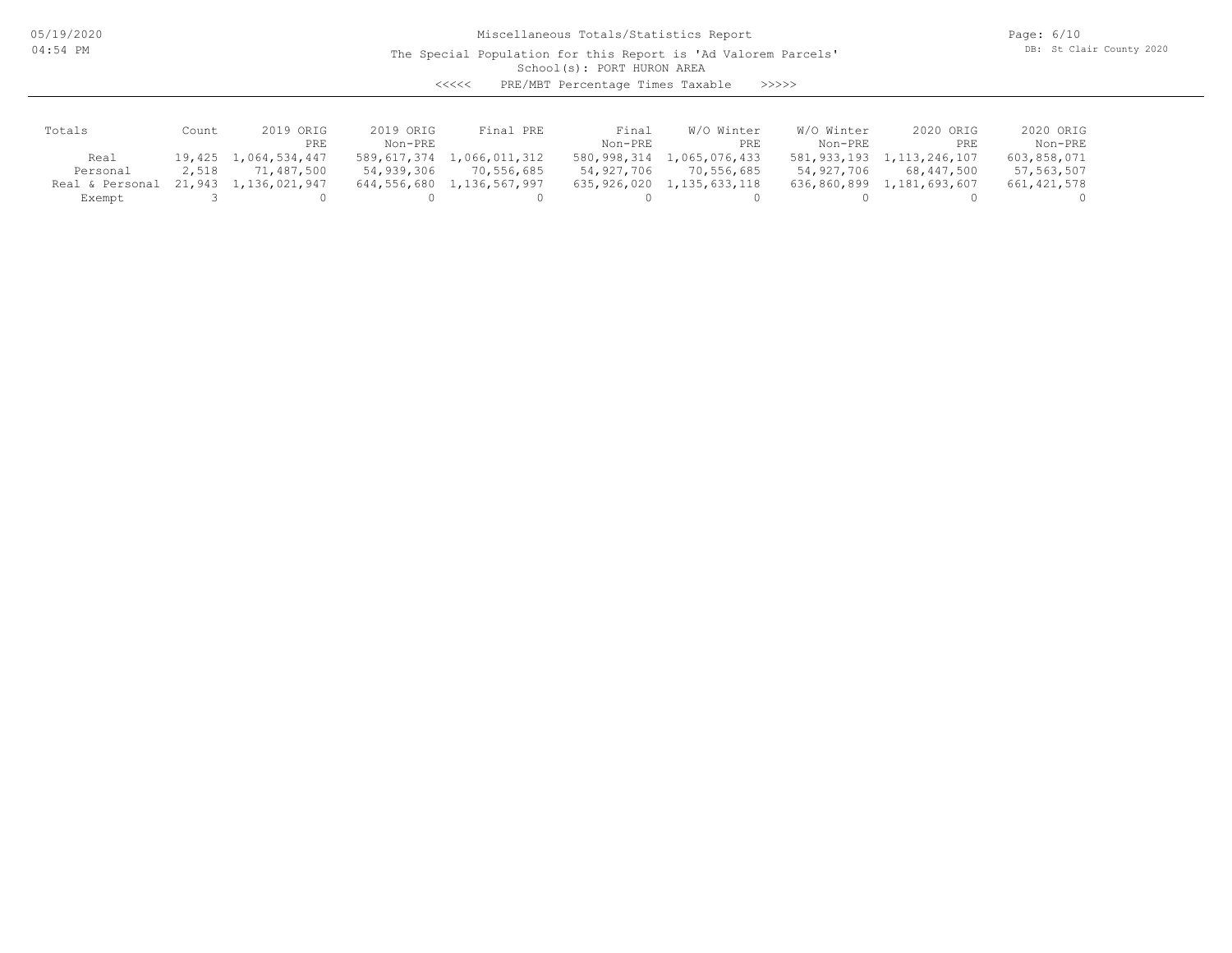## School(s): PORT HURON AREA Miscellaneous Totals/Statistics Report The Special Population for this Report is 'Ad Valorem Parcels' <<<<< DDA/LDFA Totals - CFT/IFT/REHAB Totals >>>>>

\*\*\*\*\* DDA/LDFA Totals \*\*\*\*\*

|                       |       | Base       | Current    | Current      | Current      | Final      | Final      | Final        |
|-----------------------|-------|------------|------------|--------------|--------------|------------|------------|--------------|
| DDA/LDFA              | Count | Value      | Assessed   | Taxable      | Captured     | Assessed   | Taxable    | Captured     |
| 09 EDISON REDEPMT #   | 73    | 202,225    | 10,992,800 | 10,419,214   | 10,216,989   | 10,731,500 | 10,207,060 | 10,004,835   |
| 20 D.D.A.             | 1456  |            | 98,441,000 | 77,565,282   | 76,814,633   | 85,815,900 | 72,351,737 | 71,615,084   |
| 05 PEERLESS THOMAS    | 29    | 105,225    | 3,364,200  | 2,972,137    | 2,866,912    | 3,605,100  | 3,205,661  | 3,100,436    |
| 14 BROWNFIELD 381     | 18    | 1,708,500  | 3,364,200  | 2,972,137    | 1,263,637    | 3,605,100  | 3,205,661  | 1,497,161    |
| 03 PH PAPER COMPANY   | 50    | 10,182,575 | 7,665,000  | 6,504,785    | $-3,677,790$ | 7,204,900  | 6,213,442  | $-3,969,133$ |
| 18 WATER ST MARINA    |       | 257,600    | 2,180,900  | 2,180,900    | 1,923,300    | 2,629,800  | 2,552,297  | 2,294,697    |
| 11 BROWNFIELD PLAN    | 72    | 1,887,480  | 14,881,200 | 12, 421, 352 | 10,533,872   | 13,228,400 | 11,892,384 | 10,004,904   |
| 12 BROWNFIELD PLAN    | 222   | 11,897,110 | 15,002,700 | 10,307,827   | $-2,071,932$ | 12,460,900 | 9,843,968  | $-2,521,795$ |
| 13 BROWNFIELD PLAN    | 66    | 2,210,799  | 2,708,200  | 1,963,700    | $-247,099$   | 2,383,300  | 1,922,613  | $-288,186$   |
| 02 IND. PARK (ORIGI   | 231   | 8,358,566  | 35,524,600 | 31,675,092   | 23, 316, 526 | 33,127,000 | 29,771,001 | 21, 412, 435 |
| 04 KRAFFT-HOLLAND     | 320   | 2,286,075  | 30,710,500 | 26, 312, 962 | 24,026,887   | 30,185,900 | 25,738,936 | 23, 452, 861 |
| 10 IND. PARK (EXPAN   | 24    | 57,175     | 5,936,600  | 5,406,485    | 5,349,310    | 6,030,700  | 5,440,322  | 5,383,147    |
| $01$ T. H. - CROSS PT | 178   | 3,399,605  | 17,034,400 | 13,702,193   | 10,302,588   | 16,124,100 | 13,242,849 | 9,843,244    |
| 08 MAINSTREET #5      | 305   | 5,138,325  | 12,403,500 | 8,394,376    | 3,256,051    | 10,384,800 | 8,063,341  | 2,925,016    |
| 07 NBD, YMCA #2       | 52    | 500,000    | 6,256,000  | 5,668,877    | 5,168,877    | 3,265,400  | 3,015,196  | 2,515,196    |
| 21 BENS 314, LLC      |       | 59,100     | 99,000     | 61,561       | 2,461        | 79,600     | 60,414     | 1,314        |
| 19 HURON MAINSTREET   | 42    | 1,047,400  | 2,174,200  | 1,183,773    | 136,373      | 1,690,000  | 1,167,797  | 120,397      |
| 17 BROWNFIELD SPERR   |       | 65,000     | 693,000    | 693,000      | 628,000      | 775,000    | 775,000    | 710,000      |
| 16 BROWNFIELD HARKE   |       |            |            |              |              |            |            |              |
| 15 BROWNFIELD SCST    |       |            |            |              |              |            |            |              |
| $28 - DDA/TIFA$ #1    | 820   | 17,836,100 | 43,537,100 | 34,804,034   | 16,967,934   | 41,555,200 | 33,197,893 | 15,361,793   |
| DDA/TIFA #1           | 48    | 2,952,525  |            |              | $-2,952,525$ |            |            | $-2,952,525$ |

\*\*\*\*\* CFT/IFT/REHAB Totals \*\*\*\*\*

|                                                                                                                      | Count | SEV Value                    | Taxable Value                |
|----------------------------------------------------------------------------------------------------------------------|-------|------------------------------|------------------------------|
| IFT - Post 1994 Rates<br>Real<br>IFT - Post 1994 Rates<br>Personal<br>IFT - Post 1994 Rates<br>Real & Personal       |       |                              | $\Omega$<br>$\Omega$         |
| PILT - Payment in Lieu of  Real<br>PILT - Payment in Lieu of  Personal<br>PILT - Payment in Lieu of  Real & Personal |       | 276,400<br>15,000<br>291,400 | 276,400<br>15,000<br>291,400 |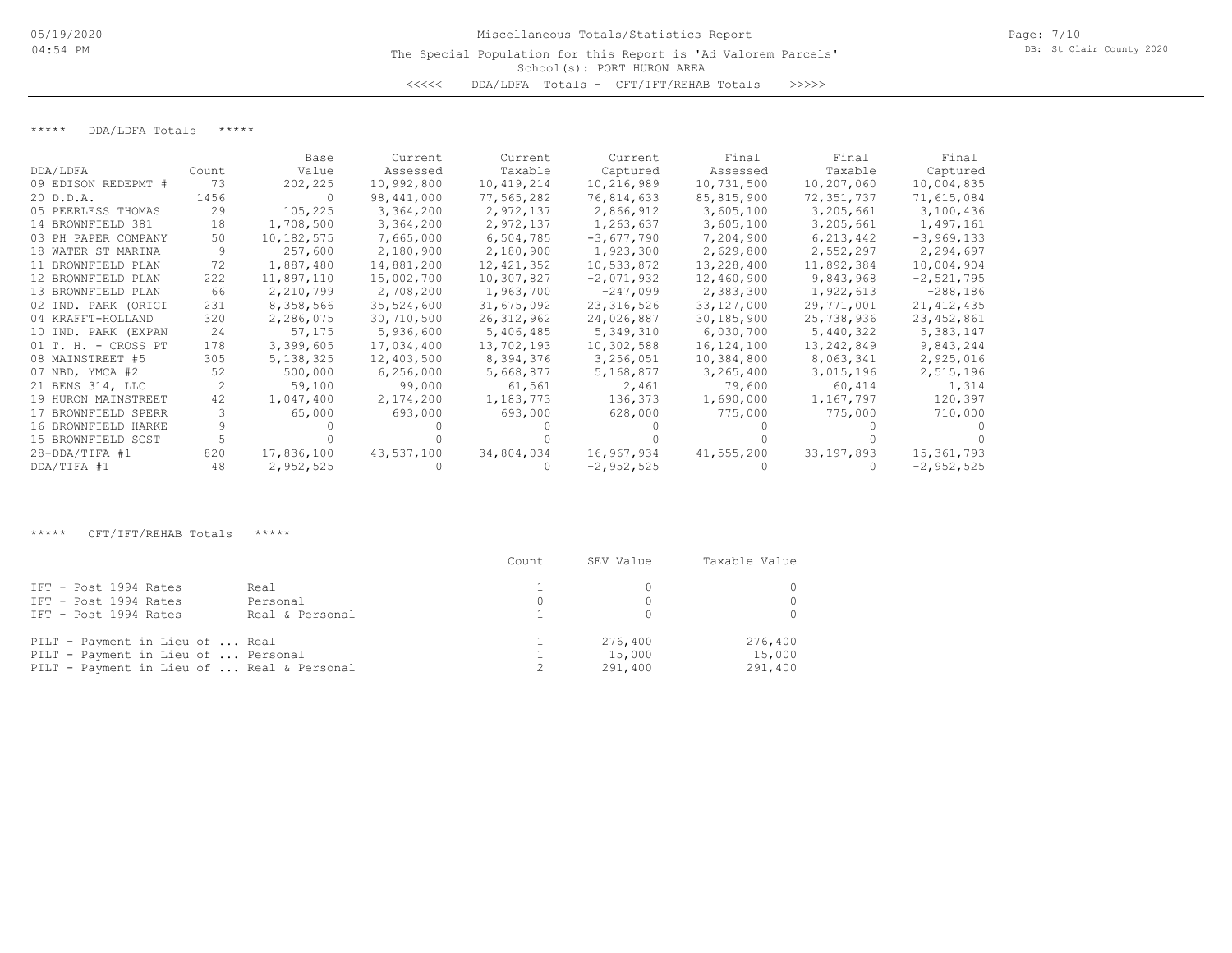<<<<< Special Act Totals >>>>>

\*\*\*\*\* DDA/LDFA Totals \*\*\*\*\*

|                     |       | Base       | Current    | Current      | Current      | Final        | Final       | Final        |
|---------------------|-------|------------|------------|--------------|--------------|--------------|-------------|--------------|
| DDA/LDFA            | Count | Value      | Assessed   | Taxable      | Captured     | Assessed     | Taxable     | Captured     |
| 09 EDISON REDEPMT # | 73    | 202,225    | 10,992,800 | 10,419,214   | 10,216,989   | 10,731,500   | 10,207,060  | 10,004,835   |
| 20 D.D.A.           | 1456  |            | 98,441,000 | 77,565,282   | 76,814,633   | 85,815,900   | 72,351,737  | 71,615,084   |
| 05 PEERLESS THOMAS  | 29    | 105,225    | 3,364,200  | 2,972,137    | 2,866,912    | 3,605,100    | 3,205,661   | 3,100,436    |
| 14 BROWNFIELD 381   | 18    | 1,708,500  | 3,364,200  | 2,972,137    | 1,263,637    | 3,605,100    | 3,205,661   | 1,497,161    |
| 03 PH PAPER COMPANY | 50    | 10,182,575 | 7,665,000  | 6,504,785    | $-3,677,790$ | 7,204,900    | 6, 213, 442 | $-3,969,133$ |
| 18 WATER ST MARINA  |       | 257,600    | 2,180,900  | 2,180,900    | 1,923,300    | 2,629,800    | 2,552,297   | 2,294,697    |
| 11 BROWNFIELD PLAN  | 72    | 1,887,480  | 14,881,200 | 12,421,352   | 10,533,872   | 13,228,400   | 11,892,384  | 10,004,904   |
| 12 BROWNFIELD PLAN  | 222   | 11,897,110 | 15,002,700 | 10,307,827   | $-2,071,932$ | 12,460,900   | 9,843,968   | $-2,521,795$ |
| 13 BROWNFIELD PLAN  | 66    | 2,210,799  | 2,708,200  | 1,963,700    | $-247,099$   | 2,383,300    | 1,922,613   | $-288,186$   |
| 02 IND. PARK (ORIGI | 231   | 8,358,566  | 35,524,600 | 31,675,092   | 23, 316, 526 | 33,127,000   | 29,771,001  | 21, 412, 435 |
| 04 KRAFFT-HOLLAND   | 320   | 2,286,075  | 30,710,500 | 26, 312, 962 | 24,026,887   | 30,185,900   | 25,738,936  | 23, 452, 861 |
| 10 IND. PARK (EXPAN | 24    | 57,175     | 5,936,600  | 5,406,485    | 5,349,310    | 6,030,700    | 5,440,322   | 5,383,147    |
| 01 T. H. - CROSS PT | 178   | 3,399,605  | 17,034,400 | 13,702,193   | 10,302,588   | 16, 124, 100 | 13,242,849  | 9,843,244    |
| 08 MAINSTREET #5    | 305   | 5,138,325  | 12,403,500 | 8,394,376    | 3,256,051    | 10,384,800   | 8,063,341   | 2,925,016    |
| 07 NBD, YMCA #2     | 52    | 500,000    | 6,256,000  | 5,668,877    | 5,168,877    | 3,265,400    | 3,015,196   | 2,515,196    |
| 21 BENS 314, LLC    |       | 59,100     | 99,000     | 61,561       | 2,461        | 79,600       | 60,414      | 1,314        |
| 19 HURON MAINSTREET | 42    | 1,047,400  | 2,174,200  | 1,183,773    | 136,373      | 1,690,000    | 1,167,797   | 120,397      |
| 17 BROWNFIELD SPERR |       | 65,000     | 693,000    | 693,000      | 628,000      | 775,000      | 775,000     | 710,000      |
| 16 BROWNFIELD HARKE |       |            |            |              |              |              |             |              |
| 15 BROWNFIELD SCST  |       |            |            |              |              |              |             |              |
| $28 - DDA/TIFA$ #1  | 820   | 17,836,100 | 43,537,100 | 34,804,034   | 16,967,934   | 41,555,200   | 33,197,893  | 15,361,793   |
| DDA/TIFA #1         | 48    | 2,952,525  |            |              | $-2,952,525$ |              |             | $-2,952,525$ |

\*\*\*\*\* Special Act Totals \*\*\*\*\*

|                                     |                 | Count | SEV Value | Taxable Value |
|-------------------------------------|-----------------|-------|-----------|---------------|
| IFT - Post 1994 Rates               | Real            |       |           |               |
| TFT - Post 1994 Rates               | Personal        |       |           |               |
| TFT - Post 1994 Rates               | Real & Personal |       |           |               |
| PA 494/204 - Developmental Property | Real            |       |           |               |
| PA 494/204 - Developmental Property | Personal        |       |           |               |
| PA 494/204 - Developmental Property | Real & Personal |       |           |               |
| Charitable Nonprofit Housing        | Real            |       |           |               |
| Charitable Nonprofit Housing        | Personal        |       |           |               |
| Charitable Nonprofit Housing        | Real & Personal |       |           |               |
| Sr Ctzn/Dis Fam Hsq-PILT 2008 Rates | Real            |       | 276400    | 276400        |
| Sr Ctzn/Dis Fam Hsq-PILT 2008 Rates | Personal        |       | 15000     | 15000         |
| Sr Ctzn/Dis Fam Hsq-PILT 2008 Rates | Real & Personal |       | 291400    | 291400        |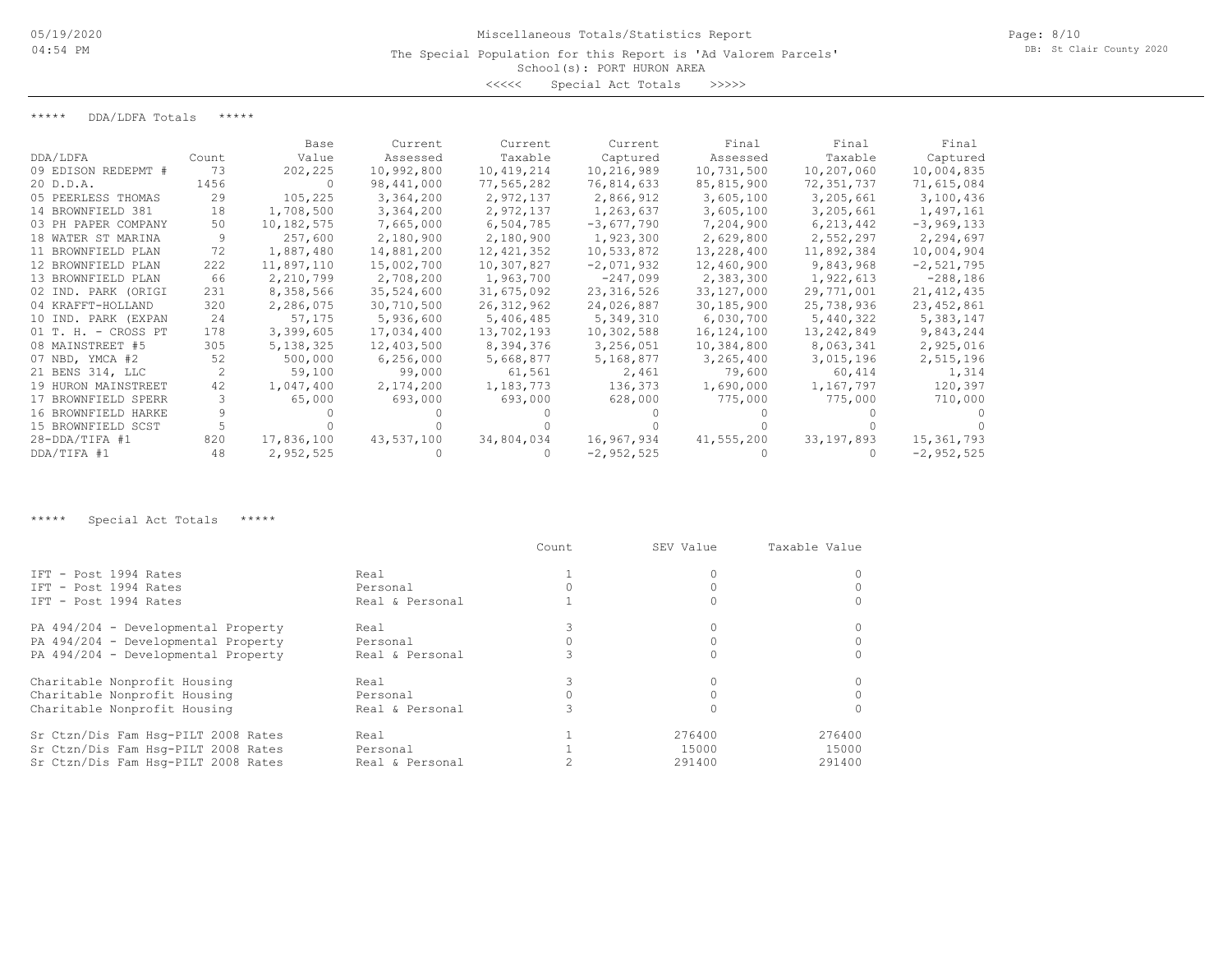## School(s): PORT HURON AREA The Special Population for this Report is 'Ad Valorem Parcels'

Page: 9/10 DB: St Clair County 2020

<<<<< Top 20 Statistics >>>>>

| ***** Top 20 S.E.V.s *****                 |                                                                                                                                                                                                                                  |                                |           |                                                                                                                                                                                                                                           |                                              |  |
|--------------------------------------------|----------------------------------------------------------------------------------------------------------------------------------------------------------------------------------------------------------------------------------|--------------------------------|-----------|-------------------------------------------------------------------------------------------------------------------------------------------------------------------------------------------------------------------------------------------|----------------------------------------------|--|
| $06 - 999 - 0236 - 000$                    |                                                                                                                                                                                                                                  |                                |           | \$                                                                                                                                                                                                                                        | 12,559,400                                   |  |
| $06 - 150 - 0051 - 610$                    | DTE ELECTRIC COMPANY<br>MPT OF PORT HURON LLC<br>SEMCO ENERGY INC                                                                                                                                                                |                                |           | \$                                                                                                                                                                                                                                        | 10,928,200                                   |  |
| $06 - 010 - 2001 - 400$                    |                                                                                                                                                                                                                                  |                                |           | \$                                                                                                                                                                                                                                        | 9,843,600                                    |  |
| 20-016-2022-002                            | WAL-MART STORES EAST LP                                                                                                                                                                                                          | \$                             | 8,252,900 |                                                                                                                                                                                                                                           |                                              |  |
| 20-022-1001-000                            | BIRCHWOOD MALL LTD PARTNSHIP<br>SEMCO ENERGY GAS                                                                                                                                                                                 | $\boldsymbol{\dot{\varsigma}}$ | 6,284,000 |                                                                                                                                                                                                                                           |                                              |  |
| 06-999-0859-000                            |                                                                                                                                                                                                                                  |                                |           | $\boldsymbol{\dot{\varsigma}}$                                                                                                                                                                                                            | 6,276,000                                    |  |
| $20 - 999 - 0030 - 000$                    | DTE ELECTRIC COMPANY                                                                                                                                                                                                             |                                |           | \$                                                                                                                                                                                                                                        | 6,227,800                                    |  |
| 25-999-0017-000                            | DTE ELECTRIC COMPANY                                                                                                                                                                                                             |                                |           | $\dot{\varsigma}$                                                                                                                                                                                                                         | 5,953,200                                    |  |
| 28-168-0006-000                            | MENARDS                                                                                                                                                                                                                          |                                |           | $\boldsymbol{\dot{\varsigma}}$                                                                                                                                                                                                            | 5,755,900                                    |  |
| $20 - 022 - 4046 - 000$                    | MPT OF PORT HURON LLC                                                                                                                                                                                                            |                                |           | $\boldsymbol{\dot{\varsigma}}$                                                                                                                                                                                                            | 5,590,700                                    |  |
| 20-016-2031-004                            | MEIJER INC                                                                                                                                                                                                                       |                                |           | \$                                                                                                                                                                                                                                        | 5,361,900                                    |  |
| $06 - 375 - 0004 - 100$                    | E B EDDY PAPER INC                                                                                                                                                                                                               |                                |           | $\updownarrow$                                                                                                                                                                                                                            | 4,789,300                                    |  |
| 20-004-4008-001                            | REGENCY ON THE LAKE REAL ESTATE                                                                                                                                                                                                  |                                |           | \$                                                                                                                                                                                                                                        | 4,688,700                                    |  |
| 28-999-0061-000                            | DTE ELECTRIC COMPANY                                                                                                                                                                                                             |                                |           | \$                                                                                                                                                                                                                                        | 4,444,000                                    |  |
| $06 - 999 - 0810 - 400$                    | LAKE HURON MEDICAL CENTER                                                                                                                                                                                                        |                                |           | \$                                                                                                                                                                                                                                        | 4,422,100                                    |  |
| 15-999-0002-500                            | ITC TRANSMISSION                                                                                                                                                                                                                 |                                |           | \$                                                                                                                                                                                                                                        | 4,309,600                                    |  |
| 20-015-4037-100                            | NIC 12 BLUE WATER LODGE OWNER LLC                                                                                                                                                                                                |                                |           | \$                                                                                                                                                                                                                                        | 3,679,000                                    |  |
| $20 - 021 - 3004 - 000$                    | RUBY 07 PORT HURON LLC                                                                                                                                                                                                           |                                |           | $\updownarrow$                                                                                                                                                                                                                            | 3,601,400                                    |  |
| 20-021-2016-001                            | WILLIAM AND MABEL LEE FAMILY PARTNE                                                                                                                                                                                              |                                |           |                                                                                                                                                                                                                                           | \$3,496,200                                  |  |
| $20 - 022 - 4001 - 000$                    | LOWE'S HOME CENTER INC                                                                                                                                                                                                           |                                |           | \$                                                                                                                                                                                                                                        | 3,469,100                                    |  |
|                                            |                                                                                                                                                                                                                                  |                                |           |                                                                                                                                                                                                                                           |                                              |  |
|                                            |                                                                                                                                                                                                                                  |                                |           |                                                                                                                                                                                                                                           |                                              |  |
| ***** Top 20 Taxable Values *****          |                                                                                                                                                                                                                                  |                                |           |                                                                                                                                                                                                                                           |                                              |  |
| 06-999-0236-000                            |                                                                                                                                                                                                                                  |                                |           | \$                                                                                                                                                                                                                                        | 12,559,400                                   |  |
| $06 - 010 - 2001 - 400$                    |                                                                                                                                                                                                                                  |                                |           | \$                                                                                                                                                                                                                                        | 9,073,991                                    |  |
| 06-150-0051-610                            | MPT OF PORT HURON LLC                                                                                                                                                                                                            |                                |           | $\updownarrow$                                                                                                                                                                                                                            | 7,511,740                                    |  |
| 06-999-0859-000                            | DTE ELECTRIC COMPANY<br>SEMCO ENERGY INC<br>MPT OF PORT HURON LLC<br>SEMCO ENERGY GAS<br>DTE ELECTRIC COMPANY<br>DTE ELECTRIC COMPANY<br>WAL-MART STORES EAST<br>WAL-MART STORES EAST<br>PTE ELECTRIC COMPANY<br>WAL-MART STORES |                                |           | $\boldsymbol{\dot{\varsigma}}$                                                                                                                                                                                                            | 6,276,000                                    |  |
| 20-999-0030-000                            |                                                                                                                                                                                                                                  |                                |           | $\hat{\varsigma}$                                                                                                                                                                                                                         | 6,227,800                                    |  |
| 25-999-0017-000                            |                                                                                                                                                                                                                                  |                                |           | $\boldsymbol{\mathsf{S}}$                                                                                                                                                                                                                 | 5,953,200                                    |  |
| 20-016-2022-002                            | WAL-MART STORES EAST LP                                                                                                                                                                                                          |                                |           | $\boldsymbol{\mathsf{S}}$                                                                                                                                                                                                                 | 5,548,434                                    |  |
| 20-022-1001-000                            | BIRCHWOOD MALL LTD PARTNSHIP<br>DTE ELECTRIC COMPANY                                                                                                                                                                             |                                |           | $\ddot{\hat{\mathbf{S}}}$                                                                                                                                                                                                                 | 4,993,100                                    |  |
| 28-999-0061-000                            | DTE ELECTRIC COMPANY                                                                                                                                                                                                             |                                |           | $\boldsymbol{\dot{\varsigma}}$                                                                                                                                                                                                            | 4,444,000                                    |  |
| $06 - 999 - 0810 - 400$                    | LAKE HURON MEDICAL CENTER                                                                                                                                                                                                        |                                |           | $\ddot{\varsigma}$                                                                                                                                                                                                                        | 4,422,100                                    |  |
| 15-999-0002-500                            | ITC TRANSMISSION                                                                                                                                                                                                                 |                                |           | \$                                                                                                                                                                                                                                        | 4,309,600                                    |  |
| $06 - 375 - 0004 - 100$                    | E B EDDY PAPER INC                                                                                                                                                                                                               |                                |           | $\boldsymbol{\dot{\varsigma}}$                                                                                                                                                                                                            | 3,935,630                                    |  |
| $20 - 016 - 2031 - 004$                    | MEIJER INC                                                                                                                                                                                                                       |                                |           | \$                                                                                                                                                                                                                                        | 3,604,952                                    |  |
| 28-168-0006-000                            | MENARDS                                                                                                                                                                                                                          |                                |           | $\ddot{\hat{\mathbf{z}}}$                                                                                                                                                                                                                 | 3,471,060                                    |  |
| 28-750-0088-000                            | CD 2005 CDI 32ND STREET LLC                                                                                                                                                                                                      |                                |           | \$                                                                                                                                                                                                                                        | 2,998,483                                    |  |
| $20 - 004 - 4008 - 001$                    |                                                                                                                                                                                                                                  |                                |           | $\hat{\mathcal{Z}}$                                                                                                                                                                                                                       | 2,952,256                                    |  |
| $20 - 022 - 4046 - 000$                    |                                                                                                                                                                                                                                  |                                |           | $\boldsymbol{\dot{\varsigma}}$                                                                                                                                                                                                            | 2,926,386                                    |  |
| $20 - 022 - 4001 - 000$                    | LOWE'S HOME CENTER INC                                                                                                                                                                                                           |                                |           | $\dot{\varsigma}$                                                                                                                                                                                                                         | 2,785,128                                    |  |
| 06-151-0088-000                            | PORT HURON APARTMENTS LLC                                                                                                                                                                                                        |                                |           |                                                                                                                                                                                                                                           | \$2,746,838                                  |  |
| 28-750-0088-200                            | VEGAS DECATUR LLC                                                                                                                                                                                                                |                                |           | $\mathsf{S}$                                                                                                                                                                                                                              | 2,587,600                                    |  |
|                                            |                                                                                                                                                                                                                                  |                                |           |                                                                                                                                                                                                                                           |                                              |  |
|                                            |                                                                                                                                                                                                                                  |                                |           |                                                                                                                                                                                                                                           |                                              |  |
| ***** Top 20 Owners by Taxable Value ***** |                                                                                                                                                                                                                                  |                                |           |                                                                                                                                                                                                                                           |                                              |  |
| DTE ELECTRIC COMPANY                       |                                                                                                                                                                                                                                  |                                |           |                                                                                                                                                                                                                                           | has 35,773,900 Taxable Value in 11 Parcel(s) |  |
| SEMCO ENERGY INC                           |                                                                                                                                                                                                                                  |                                |           |                                                                                                                                                                                                                                           | has 15,338,491 Taxable Value in 10 Parcel(s) |  |
| MPT OF PORT HURON LLC                      |                                                                                                                                                                                                                                  |                                |           | has 11,580,236 Taxable Value in 14 Parcel(s)                                                                                                                                                                                              |                                              |  |
| SEMCO ENERGY GAS                           |                                                                                                                                                                                                                                  |                                |           | has $6,276,000$ Taxable Value in 1 Parcel(s)<br>has $5,925,310$ Taxable Value in 4 Parcel(s)                                                                                                                                              |                                              |  |
| WAL-MART STORES EAST LP                    |                                                                                                                                                                                                                                  |                                |           |                                                                                                                                                                                                                                           |                                              |  |
| ITC TRANSMISSION                           |                                                                                                                                                                                                                                  |                                |           |                                                                                                                                                                                                                                           |                                              |  |
| BIRCHWOOD MALL LTD PARTNSHIP               |                                                                                                                                                                                                                                  |                                |           | has $5,686,600$ Taxable Value in 4 Parcel(s)<br>has $5,686,600$ Taxable Value in 4 Parcel(s)<br>has $5,249,851$ Taxable Value in 8 Parcel(s)<br>has $4,655,934$ Taxable Value in 35 Parcel(s)<br>has $4,642,300$ Taxable Value in 3 Parce |                                              |  |
| ACHESON VENTURES LLC                       |                                                                                                                                                                                                                                  |                                |           |                                                                                                                                                                                                                                           |                                              |  |
| BLUEWATER VIEW LLC                         |                                                                                                                                                                                                                                  |                                |           |                                                                                                                                                                                                                                           |                                              |  |
| LAKE HURON MEDICAL CENTER                  |                                                                                                                                                                                                                                  |                                |           |                                                                                                                                                                                                                                           |                                              |  |
| MENARDS                                    |                                                                                                                                                                                                                                  |                                |           |                                                                                                                                                                                                                                           |                                              |  |
| MEIJER INC                                 |                                                                                                                                                                                                                                  |                                |           |                                                                                                                                                                                                                                           |                                              |  |
| E B EDDY PAPER INC                         | has                                                                                                                                                                                                                              |                                |           |                                                                                                                                                                                                                                           | 3,982,368 Taxable Value in 5 Parcel(s)       |  |